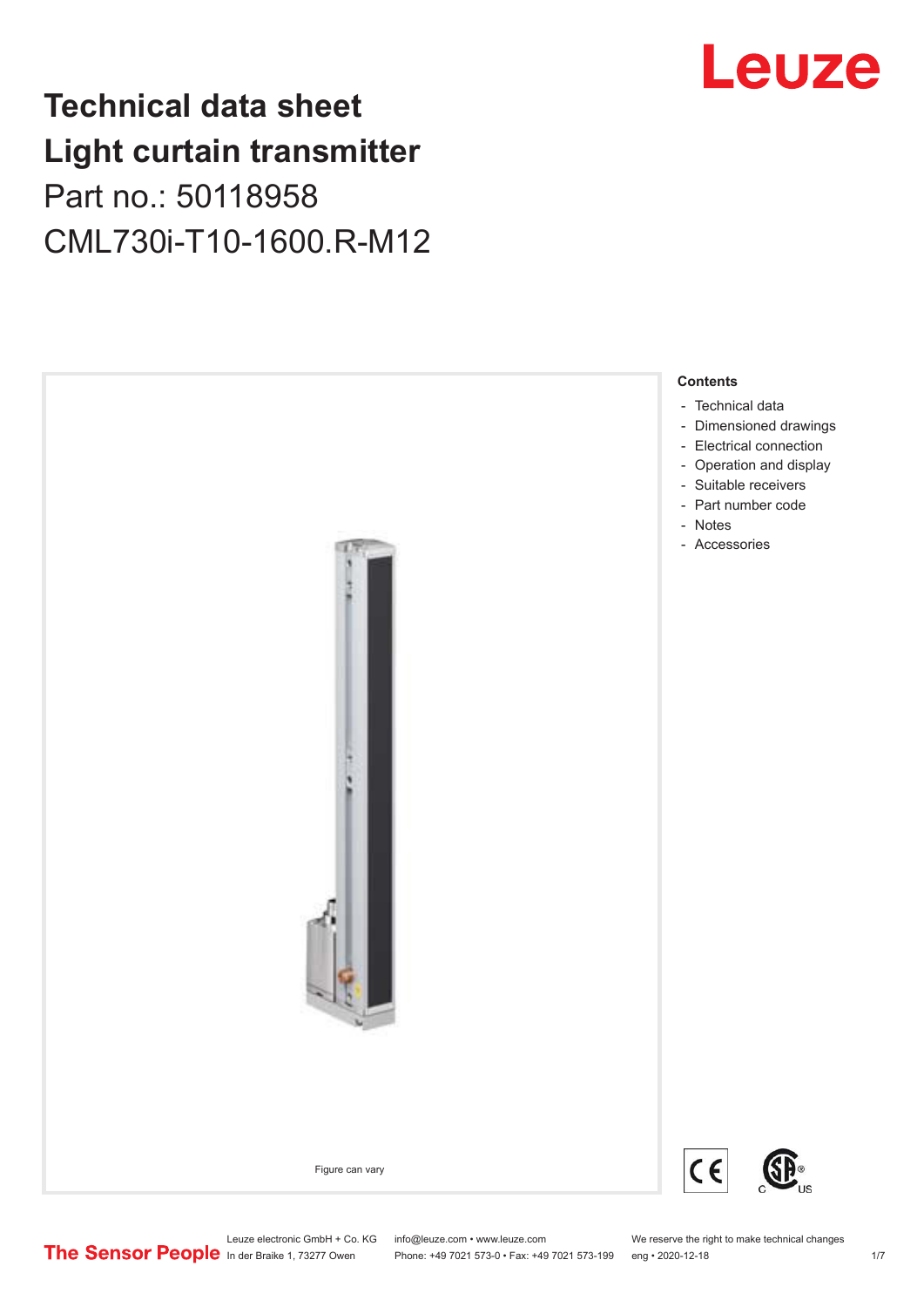# <span id="page-1-0"></span>**Technical data**

# Leuze

#### **Basic data**

| <b>Series</b>              | 730                                   |
|----------------------------|---------------------------------------|
| <b>Operating principle</b> | Throughbeam principle                 |
| Device type                | Transmitter                           |
| <b>Contains</b>            | Accessories for the use of the BT-2R1 |
| <b>Application</b>         | Detection of transparent objects      |
|                            | Object measurement                    |

### **Special version**

**Special version** Crossed-beam scanning

Diagonal-beam scanning Parallel-beam scanning

### **Optical data**

| <b>Operating range</b>             | Guaranteed operating range                                                                                  |
|------------------------------------|-------------------------------------------------------------------------------------------------------------|
| <b>Operating range</b>             | 0.39.5m                                                                                                     |
| Operating range, transparent media | 0.33.5m                                                                                                     |
| <b>Operating range limit</b>       | Typical operating range                                                                                     |
| <b>Operating range limit</b>       | $0.212$ m                                                                                                   |
| <b>Measurement field length</b>    | 1,600 mm                                                                                                    |
| Number of beams                    | 160 Piece(s)                                                                                                |
| Beam spacing                       | $10 \text{ mm}$                                                                                             |
| <b>Light source</b>                | LED. Infrared                                                                                               |
| <b>LED light wavelength</b>        | 940 nm                                                                                                      |
|                                    |                                                                                                             |
| <b>Measurement data</b>            |                                                                                                             |
| Minimum object diameter            | $20 \text{ mm}$                                                                                             |
|                                    |                                                                                                             |
|                                    |                                                                                                             |
| <b>Electrical data</b>             |                                                                                                             |
| <b>Protective circuit</b>          | Polarity reversal protection                                                                                |
|                                    | Short circuit protected                                                                                     |
|                                    | <b>Transient protection</b>                                                                                 |
|                                    |                                                                                                             |
| Performance data                   |                                                                                                             |
| Supply voltage U <sub>B</sub>      | 18  30 V. DC                                                                                                |
| <b>Residual ripple</b>             | 0  15 %, From U <sub>p</sub>                                                                                |
| <b>Open-circuit current</b>        | 0  350 mA, The specified values refer<br>to the entire package consisting of trans-<br>mitter and receiver. |

| <b>Readiness delay</b> | 450 ms   |
|------------------------|----------|
| <b>Cycle time</b>      | $1.8$ ms |

### **Connection**

| <b>Number of connections</b> | 1 Piece(s) |
|------------------------------|------------|
| <b>Plug outlet</b>           | Rear side  |

| <b>Connection 1</b>       |                        |
|---------------------------|------------------------|
| <b>Function</b>           | Connection to receiver |
| <b>Type of connection</b> | Connector              |
| <b>Thread size</b>        | M <sub>12</sub>        |
| Type                      | Male                   |
| <b>Material</b>           | Metal                  |
| No. of pins               | $5 - pin$              |
| Encoding                  | A-coded                |
|                           |                        |

### **Mechanical data**

| Design                   | Cubic                        |
|--------------------------|------------------------------|
| Dimension (W x H x L)    | 29 mm x 35.4 mm x 1,623 mm   |
| <b>Housing material</b>  | Metal                        |
| <b>Metal housing</b>     | Aluminum                     |
| Lens cover material      | Plastic                      |
| Net weight               | $1,750$ q                    |
| <b>Housing color</b>     | Silver                       |
| <b>Type of fastening</b> | Groove mounting              |
|                          | Via optional mounting device |
|                          |                              |

### **Operation and display**

| Type of display | - FD       |
|-----------------|------------|
| Number of LEDs  | 1 Piece(s) |

### **Environmental data**

| Ambient temperature, operation | -30  60 °C |
|--------------------------------|------------|
| Ambient temperature, storage   | -40  70 °C |

### **Certifications**

| Degree of protection     | IP 65         |
|--------------------------|---------------|
| <b>Protection class</b>  | Ш             |
| <b>Certifications</b>    | c CSA US      |
| <b>Standards applied</b> | IEC 60947-5-2 |

#### **Classification**

| <b>Customs tariff number</b> | 90314990 |
|------------------------------|----------|
| eCl@ss 5.1.4                 | 27270910 |
| eCl@ss 8.0                   | 27270910 |
| eCl@ss 9.0                   | 27270910 |
| eCl@ss 10.0                  | 27270910 |
| eCl@ss 11.0                  | 27270910 |
| <b>ETIM 5.0</b>              | EC002549 |
| <b>ETIM 6.0</b>              | EC002549 |
| <b>ETIM 7.0</b>              | EC002549 |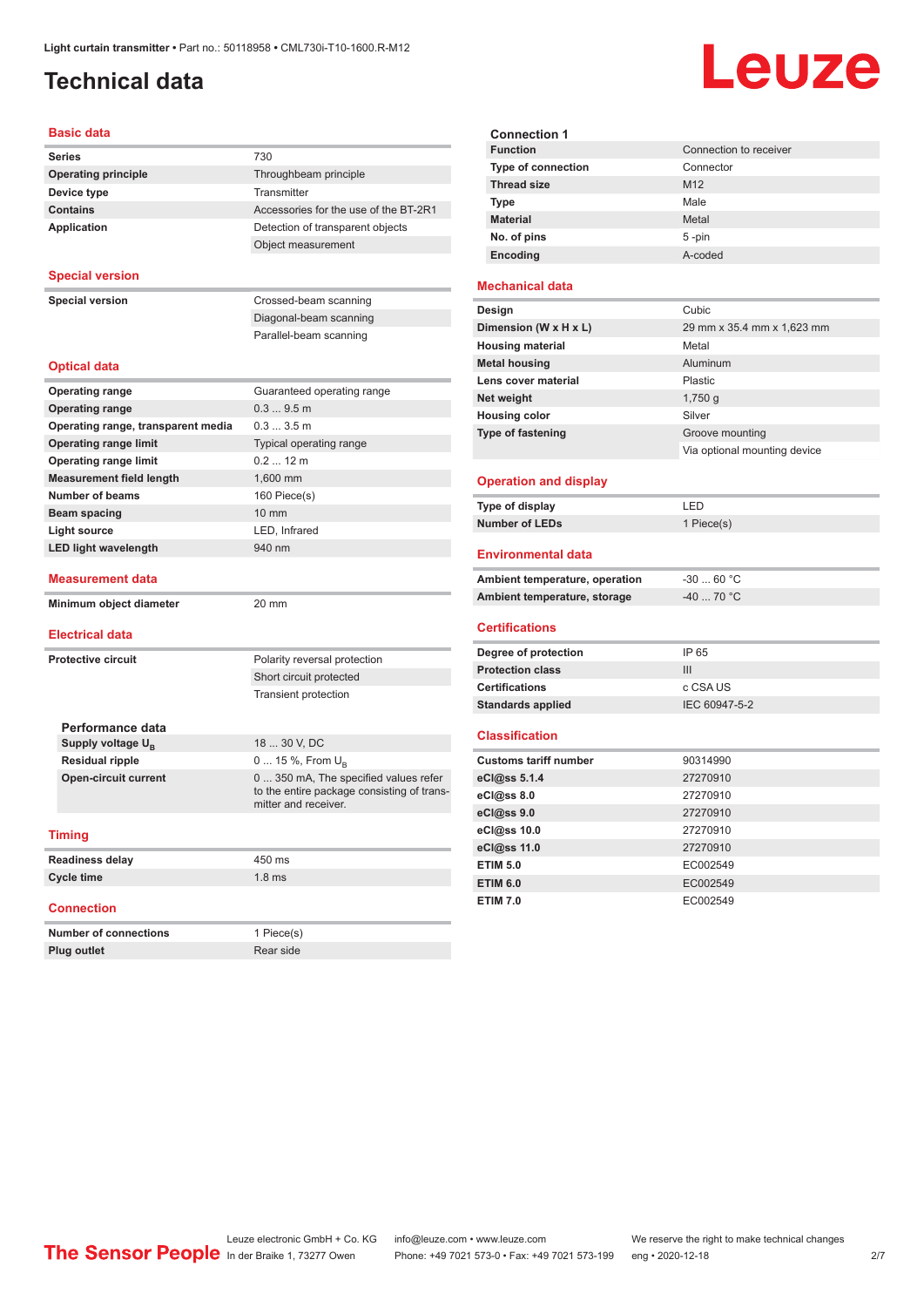# <span id="page-2-0"></span>**Dimensioned drawings**

All dimensions in millimeters



- A Beam spacing 10 mm
- B Measurement field length 1600 mm
- F M6 thread
- G Fastening groove
- L Profile length 1608 mm
- T Transmitter
- R Receiver
- Y 5 mm



# **Leuze**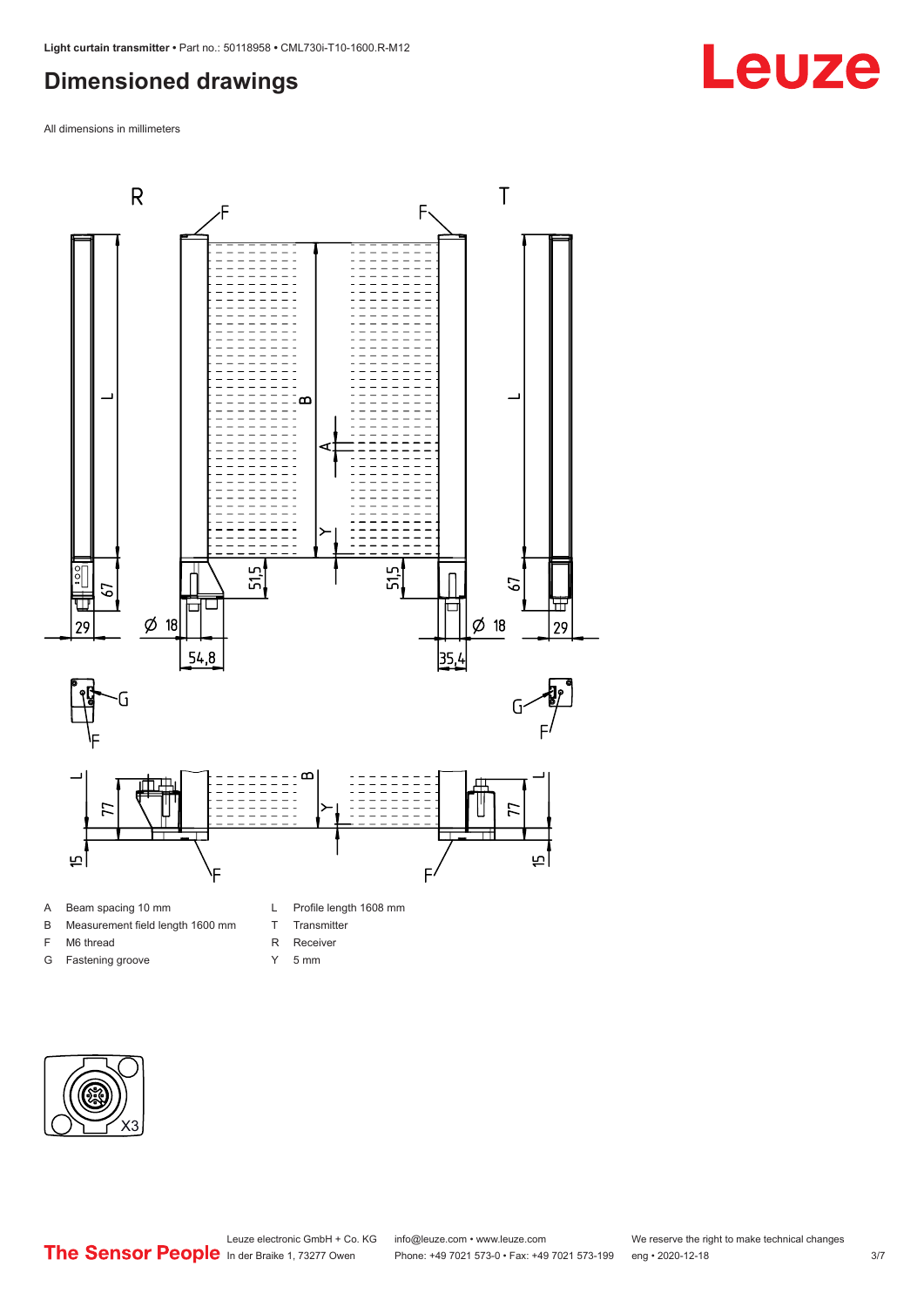# <span id="page-3-0"></span>**Electrical connection**

# Leuze

### **Connection 1**

| <b>Function</b>    | Connection to receiver |
|--------------------|------------------------|
| Type of connection | Connector              |
| <b>Thread size</b> | M12                    |
| <b>Type</b>        | Male                   |
| <b>Material</b>    | Metal                  |
| No. of pins        | $5$ -pin               |
| Encoding           | A-coded                |

### **Pin Pin assignment 1** FE/SHIELD **2** V+ **3** GND **4** RS 485 Tx+ **5** RS 485 Tx-



# **Operation and display**

|     | Display                                      | <b>Meaning</b>                                           |
|-----|----------------------------------------------|----------------------------------------------------------|
|     | Green, continuous light                      | Continuous mode                                          |
| Off |                                              | No communication with the receiver / waiting for trigger |
|     | green, flashing in sync with the measurement | Measurement frequency display                            |

## **Suitable receivers**

| Part no. | <b>Designation</b>            | <b>Article</b>         | <b>Description</b>                                                                                                          |
|----------|-------------------------------|------------------------|-----------------------------------------------------------------------------------------------------------------------------|
| 50119095 | CML730i-R10-<br>1600.R/CN-M12 | Light curtain receiver | Operating range: 0.3  9.5 m<br>Interface: CANopen<br>Connection: Connector, M12, Rear side, 8-pin                           |
| 50119256 | CML730i-R10-<br>1600.R/CV-M12 | Light curtain receiver | Operating range: 0.3  9.5 m<br>Analog outputs: 2 Piece(s), Voltage, Current<br>Connection: Connector, M12, Rear side, 8-pin |
| 50123399 | CML730i-R10-<br>1600.R/D3-M12 | Light curtain receiver | Operating range: 0.3  9.5 m<br>Interface: RS 485 Modbus<br>Connection: Connector, M12, Rear side, 8-pin                     |
| 50119176 | CML730i-R10-<br>1600.R/L-M12  | Light curtain receiver | Operating range: 0.3  9.5 m<br>Interface: IO-Link<br>Connection: Connector, M12, Rear side, 8-pin                           |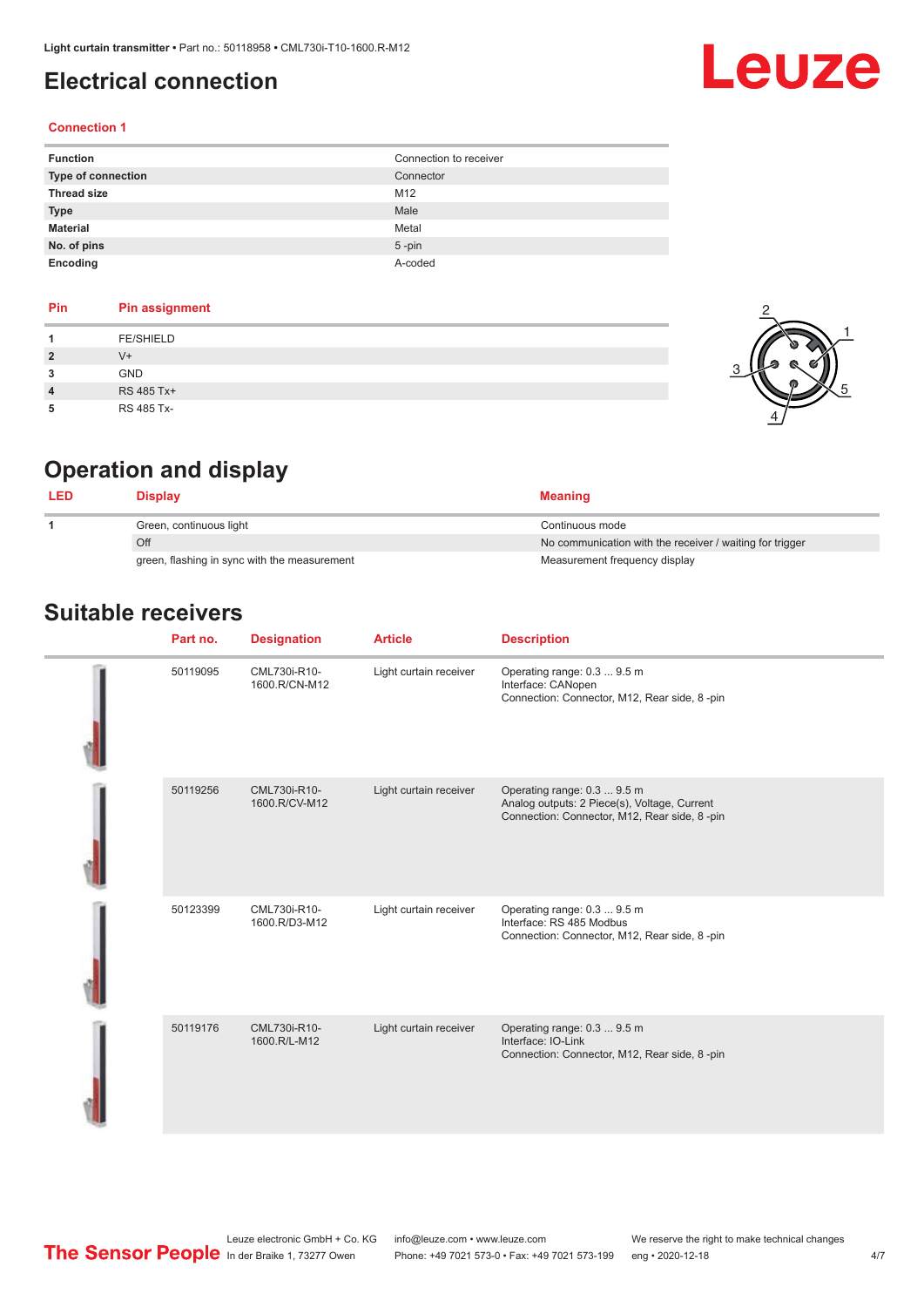## <span id="page-4-0"></span>**Suitable receivers**

# Leuze

| Part no. | <b>Designation</b>            | <b>Article</b>         | <b>Description</b>                                                                                    |
|----------|-------------------------------|------------------------|-------------------------------------------------------------------------------------------------------|
| 50123143 | CML730i-R10-<br>1600.R/PB-M12 | Light curtain receiver | Operating range: 0.3  9.5 m<br>Interface: PROFIBUS DP<br>Connection: Connector, M12, Rear side, 8-pin |
| 50131761 | CML730i-R10-<br>1600.R/PN-M12 | Light curtain receiver | Operating range: 0.3  9.5 m<br>Interface: PROFINET<br>Connection: Connector, M12, Rear side, 8-pin    |

### **Part number code**

Part designation: **CML7XXi-YZZ-AAAA.BCCCDDD-EEEFFF**

| <b>CML</b>  | <b>Operating principle</b><br>Measuring light curtain                                                                                     |
|-------------|-------------------------------------------------------------------------------------------------------------------------------------------|
| 7XXi        | <b>Series</b><br>720i: 720i series<br>730i: 730i series                                                                                   |
| Υ           | Device type<br>T: transmitter<br>R: receiver                                                                                              |
| <b>ZZ</b>   | Beam spacing<br>05:5 mm<br>10:10 mm<br>20:20 mm<br>40:40 mm                                                                               |
| <b>AAAA</b> | Measurement field length [mm], dependent on beam spacing                                                                                  |
| в           | Equipment<br>A: connector outlet, axial<br>R: rear connector outlet                                                                       |
| <b>CCC</b>  | Interface<br>L: IO-Link<br>/CN: CANopen<br>/PB: PROFIBUS<br>/PN: PROFINET<br>/CV: Analog current and voltage output<br>/D3: RS 485 Modbus |
| <b>DDD</b>  | <b>Special equipment</b><br>-PS: Power Setting                                                                                            |
| EEE         | <b>Electrical connection</b><br>M12: M12 connector                                                                                        |
| <b>FFF</b>  | -EX: Explosion protection                                                                                                                 |
|             | <b>Note</b>                                                                                                                               |
|             |                                                                                                                                           |
|             | $\&$ A list with all available device types can be found on the Leuze website at www.leuze.com.                                           |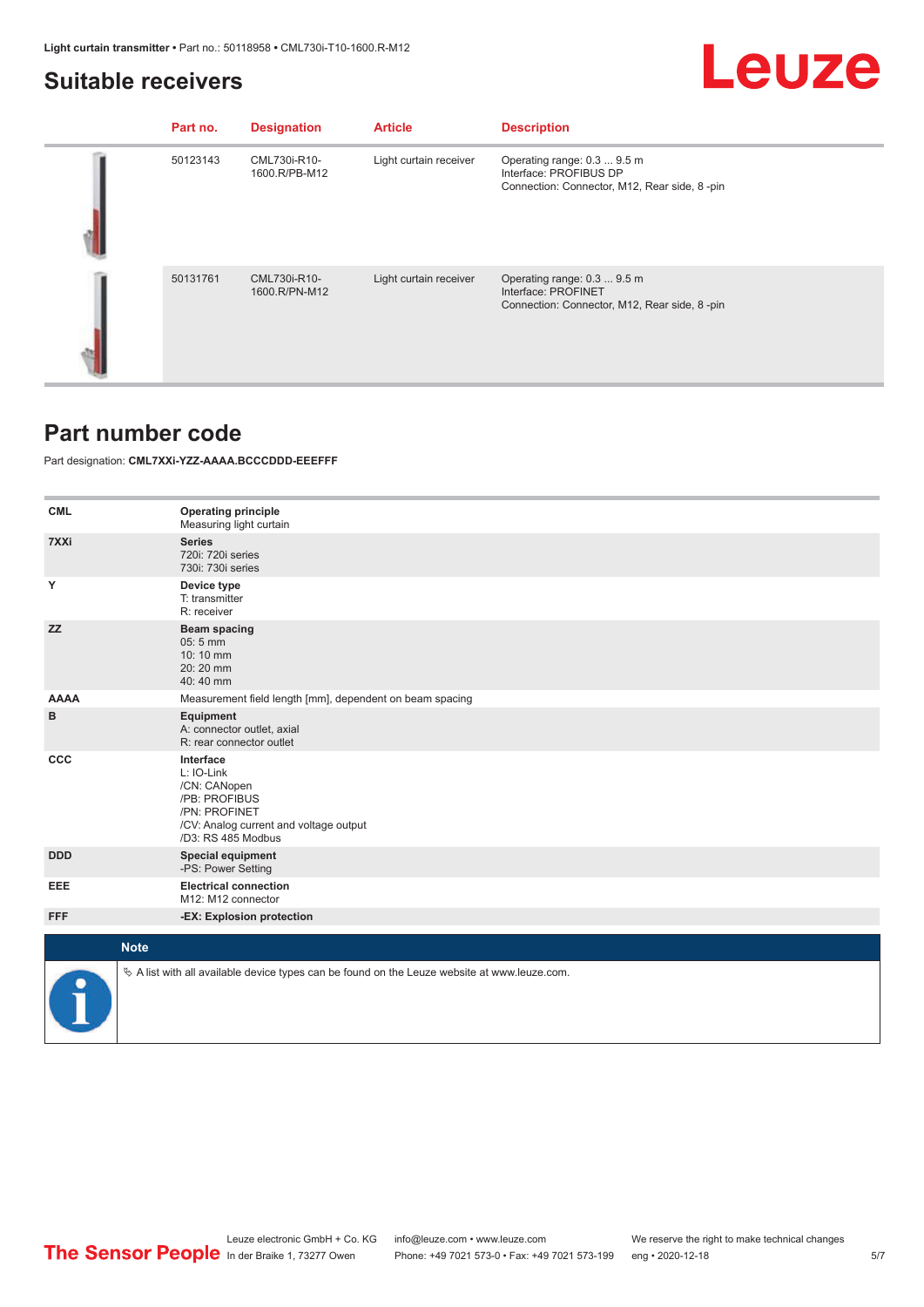## <span id="page-5-0"></span>**Notes**



### **Observe intended use!**

 $\%$  This product is not a safety sensor and is not intended as personnel protection.

 $\%$  The product may only be put into operation by competent persons.

 $\%$  Only use the product in accordance with its intended use.

| <b>For UL applications:</b>                                                                                                                                                       |
|-----------------------------------------------------------------------------------------------------------------------------------------------------------------------------------|
| $\%$ For UL applications, use is only permitted in Class 2 circuits in accordance with the NEC (National Electric Code).                                                          |
| V These proximity switches shall be used with UL Listed Cable assemblies rated 30V, 0.5A min, in the field installation, or equivalent (categories: CYJV/<br>CYJV7 or PVVA/PVVA7) |

### **Accessories**

### Connection technology - Interconnection cables

|   |        | Part no. | <b>Designation</b>                     | <b>Article</b>        | <b>Description</b>                                                                                                                                                                                                                                    |
|---|--------|----------|----------------------------------------|-----------------------|-------------------------------------------------------------------------------------------------------------------------------------------------------------------------------------------------------------------------------------------------------|
| 國 | ⊕<br>œ | 50129781 | <b>KDS DN-M12-5A-</b><br>M12-5A-P3-050 | Interconnection cable | Suitable for interface: IO-Link, DeviceNet, CANopen<br>Connection 1: Connector, M12, Axial, Female, A-coded, 5-pin<br>Connection 2: Connector, M12, Axial, Male, A-coded, 5-pin<br>Shielded: Yes<br>Cable length: 5,000 mm<br>Sheathing material: PUR |

# Mounting technology - Mounting brackets

|                    | Part no. | <b>Designation</b> | <b>Article</b>      | <b>Description</b>                                                                                                                                                                                                        |
|--------------------|----------|--------------------|---------------------|---------------------------------------------------------------------------------------------------------------------------------------------------------------------------------------------------------------------------|
| <b>All Control</b> | 50142900 | BT 700M.5-2SET     | Mounting device set | Design of mounting device: Bracket mounting<br>Fastening, at system: Through-hole mounting, T slotted hole<br>Mounting bracket, at device: Screw type, Sliding block<br>Type of mounting device: Rigid<br>Material: Steel |

# Mounting technology - Swivel mounts

| Part no. | <b>Designation</b> | <b>Article</b>       | <b>Description</b>                                                                                                                                          |
|----------|--------------------|----------------------|-------------------------------------------------------------------------------------------------------------------------------------------------------------|
| 429046   | <b>BT-2R1</b>      | Mounting bracket set | Fastening, at system: Through-hole mounting<br>Mounting bracket, at device: Clampable<br>Type of mounting device: Turning, 360°<br>Material: Metal, Plastic |

Leuze